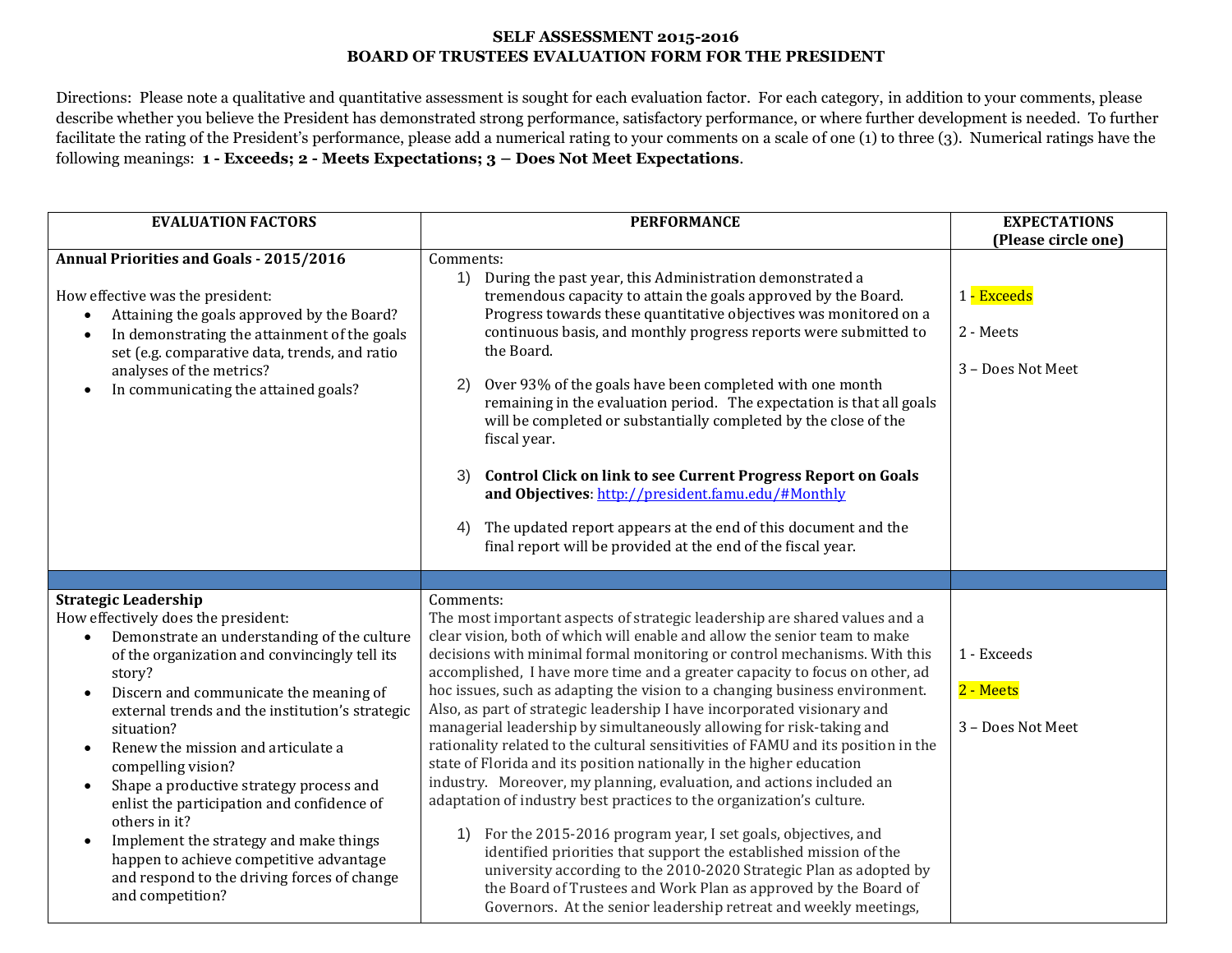the mission and vision were shared and discussed to provide and ongoing dialogue about institutional priorities. Monthly reports of activity and weekly group meetings and biweekly individual meetings are part of the cadence created to keep the focus on priorities and provide clarity across the team.

- 2) Moving to a culture focused on student success and college readiness rather than the size of enrollment was an important change and undertaking that reinforces and demonstrates recognition of state and national trends for accountability. Significant progress was made as evidenced by our improvement scores on the SUS established performance metrics and movement into the top eight of the performance funding ranking. External recognition is an important aspect and evidence of institutional responsiveness to change. The most significant among them are the upward movement to R2 Higher Research Activity Carnegie Classification and the recognition my Money and Essence Magazine for the importance of the FAMU contributions to higher education access and success in educating young minds in these United States. Other national recognitions identified in the annual goals and objectives results, and student achievements in discipline national competitions accentuate to acceptance of the new direction and acceptance of the challenges identified with cultural change.
- 3) All program designs and implementation are responsive to changes in state and federal policy as well as sensitive to local community needs and shared governance. Each senior leader established operational and managerial plans to implement and operationalize these priorities as part of their area goals, providing reports and updates and impacts to the senior leaders at weekly senior leadership meetings. Each senior leader is responsible for using appropriate measures of accountability to ensure quality and longterm sustainable program changes. Specific attention was given to advising the faculty and academic leadership of the importance of the performance funding model by attending faculty senate meetings, holding town hall meetings and professional development meetings and creating and activating the campus official online news organ "FAMU FORWARD" to provide updates on campus activity.
- 4) I served as panelist, board member, and/or presenter at several national and international meetings on topics and trends in higher education to tell the FAMU story, mission, and focus on the 21st century, including; the Association of Public and Land-Grant Universities, U. S. Department of Agriculture, American Association of State Colleges and Universities, SACSCOC, STEM Conference at Alabama State University, National Academy of Minority Engineers, NCAA, Selma Bridge Crossing, National Prayer Breakfast.
- 5) Completed a new strategic plan with the appointment of a diverse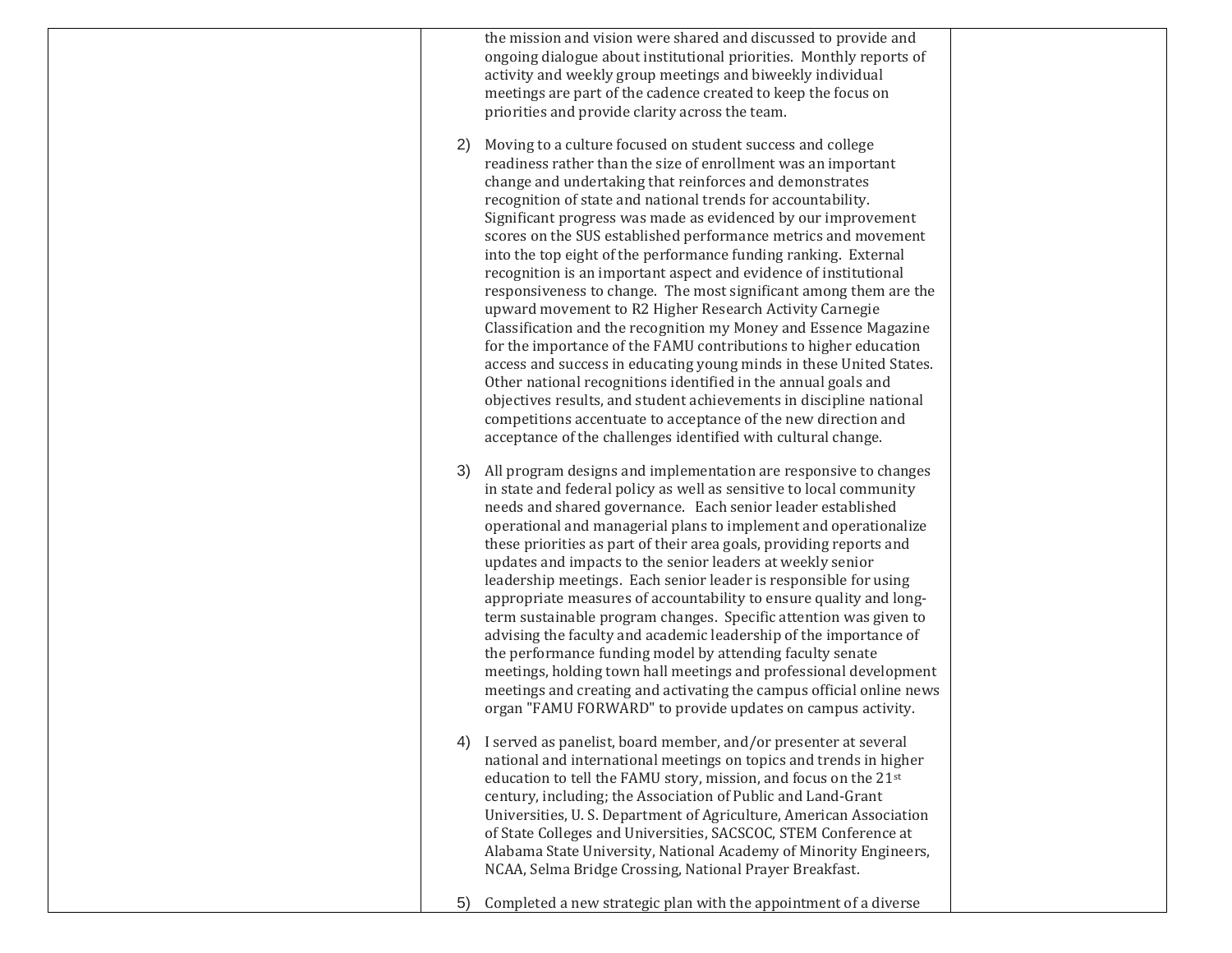|                                                                                                                                                                                                                                                                                                                                                                                                                                                                                                                                      | strategic planning task force that included campus and local leaders<br>to provide recommendations to update and realign the previously<br>developed plan with the changes in state, federal, and industry<br>performance criteria. The report of the committee has been merged<br>with SUS performance goals, campus master plan, and to provides a<br>complete strategy for the recruitment and retention of students and<br>faculty.<br>Empowered the senior leadership team to manage their areas<br>6)<br>effectively according to their fields of expertise, including<br>opportunities for professional development and self-improvement.                                                                                                                                                                                                                                                                                                                                                                                                                                                                                                                                                                                                                                                                                                                                                                                                                                                                                                                                                                                                                                                                                                                                                                                       |                                               |
|--------------------------------------------------------------------------------------------------------------------------------------------------------------------------------------------------------------------------------------------------------------------------------------------------------------------------------------------------------------------------------------------------------------------------------------------------------------------------------------------------------------------------------------|----------------------------------------------------------------------------------------------------------------------------------------------------------------------------------------------------------------------------------------------------------------------------------------------------------------------------------------------------------------------------------------------------------------------------------------------------------------------------------------------------------------------------------------------------------------------------------------------------------------------------------------------------------------------------------------------------------------------------------------------------------------------------------------------------------------------------------------------------------------------------------------------------------------------------------------------------------------------------------------------------------------------------------------------------------------------------------------------------------------------------------------------------------------------------------------------------------------------------------------------------------------------------------------------------------------------------------------------------------------------------------------------------------------------------------------------------------------------------------------------------------------------------------------------------------------------------------------------------------------------------------------------------------------------------------------------------------------------------------------------------------------------------------------------------------------------------------------|-----------------------------------------------|
| <b>Educational Leadership</b>                                                                                                                                                                                                                                                                                                                                                                                                                                                                                                        | Comments:                                                                                                                                                                                                                                                                                                                                                                                                                                                                                                                                                                                                                                                                                                                                                                                                                                                                                                                                                                                                                                                                                                                                                                                                                                                                                                                                                                                                                                                                                                                                                                                                                                                                                                                                                                                                                              |                                               |
| How effectively does the president:<br>Propose educational directions and<br>priorities that motivate others?<br>Assure academic quality by expecting the use<br>$\bullet$<br>of evidence to improve performance?<br>Mobilize resources to support educational<br>$\bullet$<br>programs?<br>Encourage and enable educational and<br>$\bullet$<br>curricular change and innovation?<br>Understand and participate in academic<br>$\bullet$<br>governance and collaborative decision-<br>making?<br>Attract and retain strong faculty? | I exceeded the benchmarks for this metric by:<br>1) Initiating a focus on completion and employment after graduation by<br>establishing retention scholarships and reorganized administrative<br>support organizations to provide support for student academic<br>services.<br>2)<br>Visiting high failure rate classes to gain a firsthand and more in-<br>depth understanding of the day in the life a student and worked to<br>provide online educational support and course conversion.<br>3) Reallocating resources away from administrative areas to academic<br>support areas with high student faculty ratios and high course<br>failure rates and upgraded instructional technology resources. Also<br>provided resources to upgrade student laboratories, and provided<br>textbooks in the library for courses in STEM for students who cannot<br>afford textbooks.<br>Attending at least one faculty meeting of every college or school to<br>4)<br>share vision and updates on university decisions and to receive<br>input regarding several policy concerns that would have a direct<br>impact on instructional quality. Lines of communication are always<br>open, and I continue to take meetings with faculty individually,<br>attend faculty senate meetings, and respond to email.<br>Reviewing and examining policies and procedures with the goal of<br>5)<br>making necessary changes to create or reestablish a positive climate<br>for change that will enable student and faculty success.<br>Making objective and unbiased decisions about tenure, promotion,<br>6)<br>and merit consideration for staff and faculty, which resulted in<br>several strategic reorganizations and changes in work assignments;<br>i.e. general counsel, chief financial officer, communications,<br>ombudsman, career center. | 1 - Exceeds<br>2 - Meets<br>3 - Does Not Meet |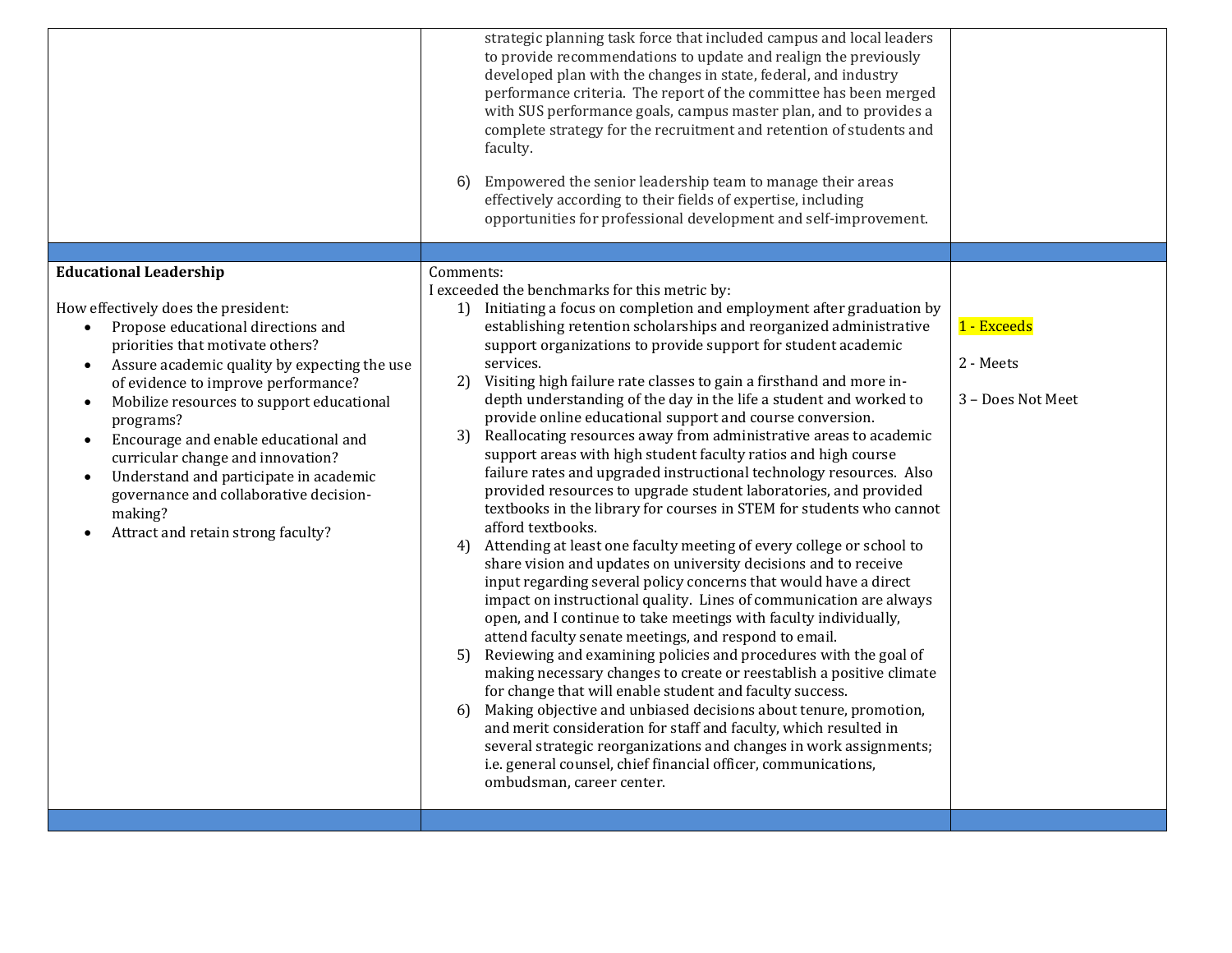## **Organizational Management**

How effectively does the president:

- Manage analyze, organize, plan, direct, evaluate, renew – basic institutional processes and resources (finances, technology, human resources, facilities, services, etc.)?
- Create a sense of urgency and drive results in key performance areas such as admissions, enrollment, retention, student learning, fundraising, research, service, finances, and facilities?
- Set high standards and hold people responsible for results?
- Make clear and timely decisions?
- Make tough decisions?
- Use analytical and creative thinking to solve problems?
- Plan for and manage crises?
- Attract, retain and develop talented personnel?
- Build a leadership team and empower and motivate them to achieve beyond their expectations?

Comments: During the prior program year, the following achievements were accomplished:

- 1) Established a connection of individual area goals with university and SUS system goals by planning, developing, and allocating resources to focus on established institutional priorities. Set standards and monitored the progress of each vice president and all direct reports in achieving unit goals through biweekly meetings and open lines of communication.
- 2) Adhered to state, federal, and NCAA policy for personnel and fiscal control to ensure compliance to accomplish the mission and create a best-in-class university and establish sustainable academic and academic support programs.
- 3) Revised and approved a crisis management plan and authorized active and tabletop exercises to ensure readiness and rapid response campus-wide. Approved plan promotes the welfare of faculty, staff, and students through the enhanced EAP program and the student judicial process and use of the Sunshine Manor. Free counseling sessions are provided to faculty, staff, and students.
- 4) Expanded the Ombudsman function and office to include staff as well as student concerns to resolve complaints and improve the work environment.
- 5) Continued implementing leadership and organizational changes to increase the likelihood of accomplishing the mission of the university to provide an environment of commitment and minimize conflict expeditiously and fairly. Professional development and team building was enhanced through book reading series and discussions on change management and providing and environment which maximizes and encourages professional growth through institution provided seminars, lectures, and online offerings.
- 6) Control Click on link to access organizational chart: <http://president.famu.edu/pdfs/UniversityOrgChart.pdf>

1 - Exceeds

## 2 - Meets

3 – Does Not Meet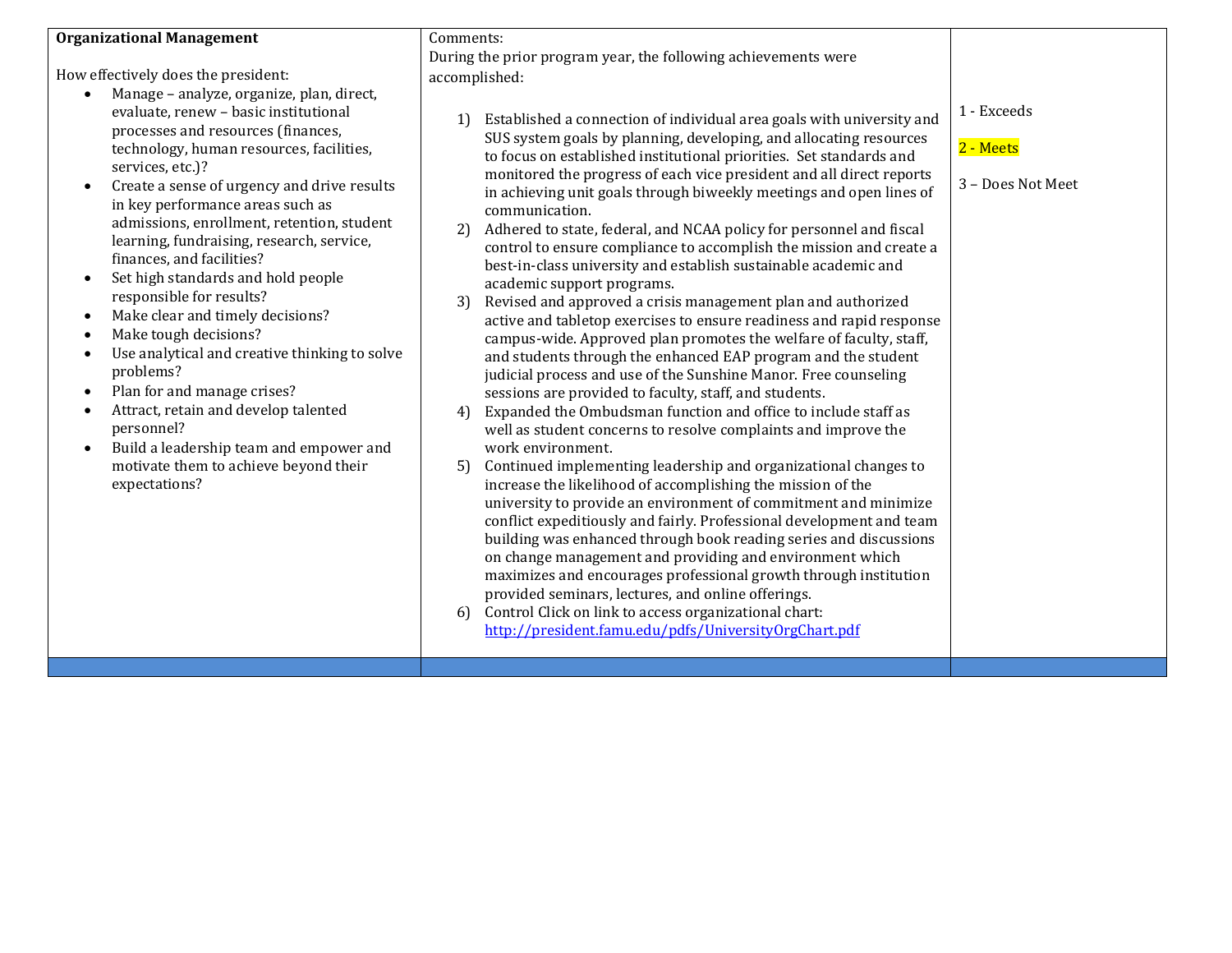| <b>Financial Management</b><br>How effectively does the president:<br>Understand and manage the organization's<br>financial dynamics, metrics and processes<br>(budgeting, costs, revenues, overhead,<br>balances, and investments) and<br>communicate financial realities to<br>stakeholders?<br>Manage resources efficiently and build long-<br>$\bullet$<br>term financial equilibrium (create operating<br>balances, add revenues at a faster rate than<br>expenses, provide for depreciation, and<br>increase the purchasing power of the<br>endowment)?<br>Inform and engage the board appropriately?<br>$\bullet$ | Comments:<br>During the previous program year, the following initiatives were<br>accomplished:<br>1) Developed a budget planning and management system that aligns<br>the budget planning process with university goals and objectives by<br>focusing decision making on established priorities using the 2.0-2.5<br>% annual reversion and reallocation across the university based on<br>data and comparative analytics. Designed a financial report and<br>presentation material that provides an all funds view of resources by<br>unit and created a reporting and notification system for senior<br>leadership; including establishing a reporting and review process of<br>all budgets with the senior leadership team to ensure that all<br>required fiscal, personnel and physical control policies of the<br>university, the state of Florida, and federal government are adhered<br>to and operationalized.<br>Developed legislative operating budget request (LBR) that was<br>2)<br>aligned with the university's goals and objectives.<br>Developed a comprehensive five-year fiscal plan for the Athletics<br>3)<br>Department to help ensure financial stability.<br>Restructured the Boosters DSO to provide greater control of<br>4)<br>University assets.<br>Developed a refunding plan for existing debt to substantially debt<br>5)<br>service payments. | 1 - Exceeds<br>2 - Meets<br>3 - Does Not Meet |
|--------------------------------------------------------------------------------------------------------------------------------------------------------------------------------------------------------------------------------------------------------------------------------------------------------------------------------------------------------------------------------------------------------------------------------------------------------------------------------------------------------------------------------------------------------------------------------------------------------------------------|-------------------------------------------------------------------------------------------------------------------------------------------------------------------------------------------------------------------------------------------------------------------------------------------------------------------------------------------------------------------------------------------------------------------------------------------------------------------------------------------------------------------------------------------------------------------------------------------------------------------------------------------------------------------------------------------------------------------------------------------------------------------------------------------------------------------------------------------------------------------------------------------------------------------------------------------------------------------------------------------------------------------------------------------------------------------------------------------------------------------------------------------------------------------------------------------------------------------------------------------------------------------------------------------------------------------------------------------------------------------------------|-----------------------------------------------|
| <b>Work Plan</b><br>How effectively does the president:<br>Provide on-going and timely updates<br>$\bullet$<br>regarding the implementation, progress,<br>milestones achieved and concerns?<br>Meet the goals established by the Board and<br>$\bullet$<br>approved by the BOG?                                                                                                                                                                                                                                                                                                                                          | Comments:<br>Feedback is a critical element of any successful organization. It is<br>1)<br>necessary to enable the organization to monitor its progress and,<br>moreover, to make adjustments as needed to achieve its goals and<br>objectives. Throughout the year, I have provided the Board and all<br>internal and external audiences with regular updates on the progress<br>being made towards achieving the goals outlined in the University<br>Work Plan through my weekly "Notes," Monthly Progress Report,<br>President's Report to the Board, social media, et al. An Accountability<br>Report is also submitted to the Board and the BOG each year that<br>substantiates the milestone achieved.<br>Remarkable progress was made towards achieving the goals outlined<br>in the Work Plan as the university's performance funding score<br>increased from 52 to 65. More importantly, the Work Plan included<br>long-term objectives that are designed to improve our performance<br>to a point where our performance metrics will match those of the<br>overall SUS on key indicators such as the six-year graduation rate<br>and cost to degree.                                                                                                                                                                                                                | 1 - Exceeds<br>2 - Meets<br>3 - Does Not Meet |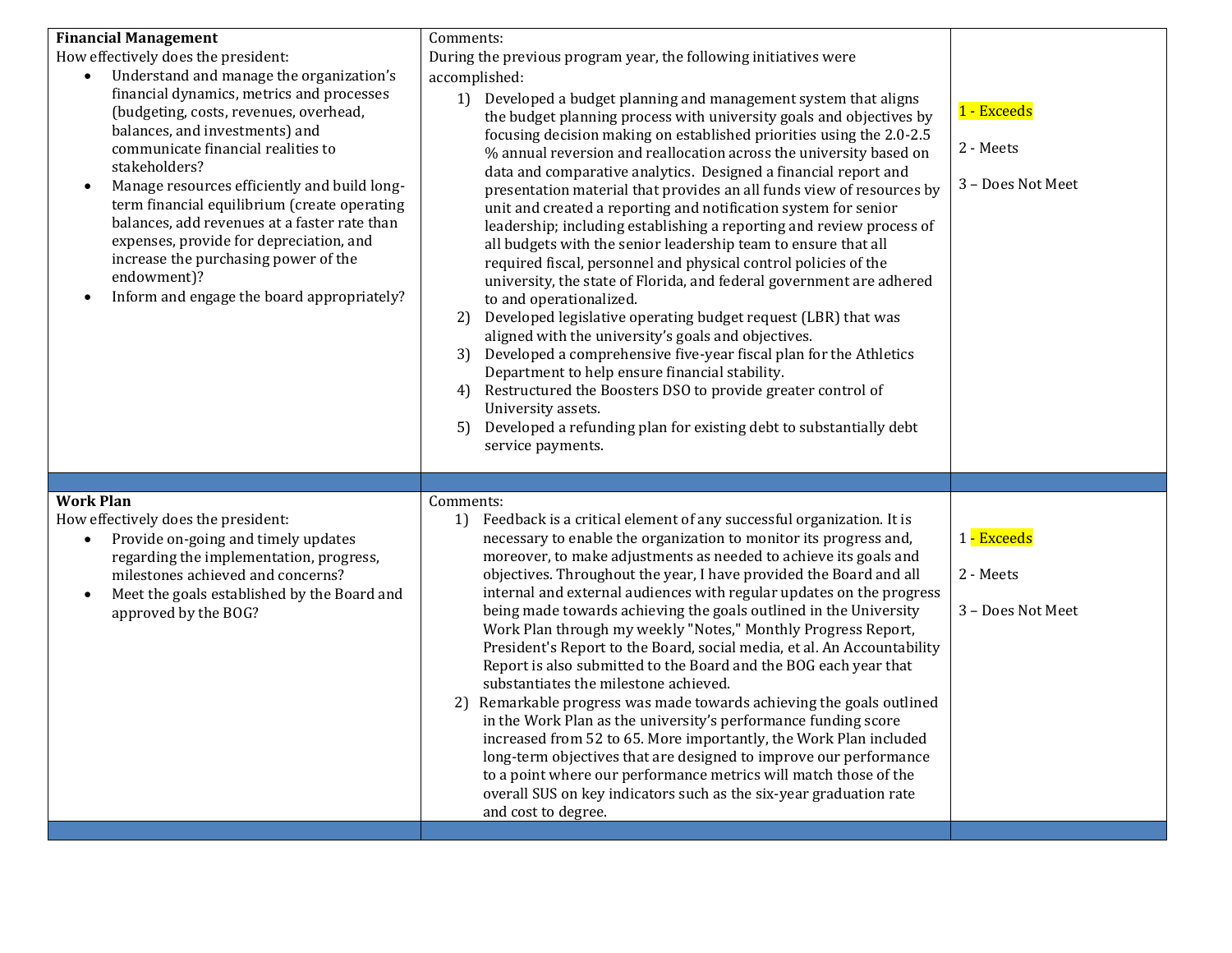| <b>Fund Raising</b><br>How effectively does the president:<br>Lead and engage others in the fund-raising<br>program?<br>Build relationships with major donors?<br>$\bullet$<br>Obtain gifts and grants relative to full<br>potential from individuals, alumni,<br>corporations and foundations?<br>Provide stewardship for gifts that have been<br>received?<br>Inform and engage the board appropriately? | Comments:<br>During the prior year, the silent phase of a multi-year capital campaign<br>commenced. Additionally, annual giving reached an all-time high of nearly \$6<br>million through April 2016, with two months remaining in the year. All of the<br>qualitative measures for this goal were exceeded.<br>1) Strategic leadership was provided for fundraising, and the<br>department was restructured to ensure that it had the professional<br>capacity to undertake a major capital campaign.<br>Relationship were established with many donors who had never<br>2)<br>given to the university as evidenced by fact that we received \$1.4<br>million in final quarter gifts, including \$1M endowment from<br>Hershey Foundation; began outreach/solicitation to identify and<br>raise \$500K-\$1M for spring events, including "A Conversation<br>with John Thompson" and Student Debt reduction initiative;<br>average gifts increased to \$1,500; and began regional outreach<br>and visits with donors and prospects in Orlando, Miami and<br>Gainesville areas.<br>Engaged the Board in all facets of the fundraising process including<br>3)<br>holding events with members throughout the state; inviting<br>members to fundraising events, and updating members on a regular<br>basis regarding the university's fundraising efforts.<br>4) Provides individualized reporting on gifts from major donors.<br>Control Click on link to see highlights of fundraising efforts:<br>5)<br>http://president.famu.edu/#Gifts | 1 - Exceeds<br>2 - Meets<br>3 - Does Not Meet |
|------------------------------------------------------------------------------------------------------------------------------------------------------------------------------------------------------------------------------------------------------------------------------------------------------------------------------------------------------------------------------------------------------------|------------------------------------------------------------------------------------------------------------------------------------------------------------------------------------------------------------------------------------------------------------------------------------------------------------------------------------------------------------------------------------------------------------------------------------------------------------------------------------------------------------------------------------------------------------------------------------------------------------------------------------------------------------------------------------------------------------------------------------------------------------------------------------------------------------------------------------------------------------------------------------------------------------------------------------------------------------------------------------------------------------------------------------------------------------------------------------------------------------------------------------------------------------------------------------------------------------------------------------------------------------------------------------------------------------------------------------------------------------------------------------------------------------------------------------------------------------------------------------------------------------------------------------------|-----------------------------------------------|
| <b>External Relations</b><br>How effectively does the president:                                                                                                                                                                                                                                                                                                                                           | Comments:                                                                                                                                                                                                                                                                                                                                                                                                                                                                                                                                                                                                                                                                                                                                                                                                                                                                                                                                                                                                                                                                                                                                                                                                                                                                                                                                                                                                                                                                                                                                |                                               |
| Build credibility and influence with external<br>constituencies?<br>Provide leadership to local, regional and<br>$\bullet$<br>national higher education?<br>Increase the visibility and reputation of the<br>$\bullet$<br>institution?<br>Relate to alumni and gain their support?<br>Build credibility and influence with the<br>media, legislators, and public officials?                                | Building upon the work done during the previous program year, my<br>Administration continued to enhance FAMU's national and international<br>reputation.<br>1) Implemented communications and marketing protocols<br>that helped garner a myriad of national rankings including:<br>Essence/Money magazine ranked FAMU as the No.5<br>among all universities and colleges in its list of "50 Best<br>Colleges for African-Americans;" Nursing program ranked<br>among the top 20 best value nursing programs in the U.S. by<br>BestValueSchools.com, and among the top 25 (No. 21 out of<br>1,189 entries) nursing programs in the eastern region by The<br>Nursing Journal; FAMU named by Forbes magazine as one of<br>"America's Top Colleges" for 2015. Forbes also listed FAMU as<br>one of its "Best in the South" colleges.<br>The visibility of the university was enhanced through<br>2)<br>invitations received to speak at major national and<br>international conferences, meetings with editorial boards,<br>speaking at numerous alumni events; re-launching "FAMU<br>Forward" on-line news portal; dramatically increasing our                                                                                                                                                                                                                                                                                                                                                                                             | 1 - Exceeds<br>2 - Meets<br>3 - Does Not Meet |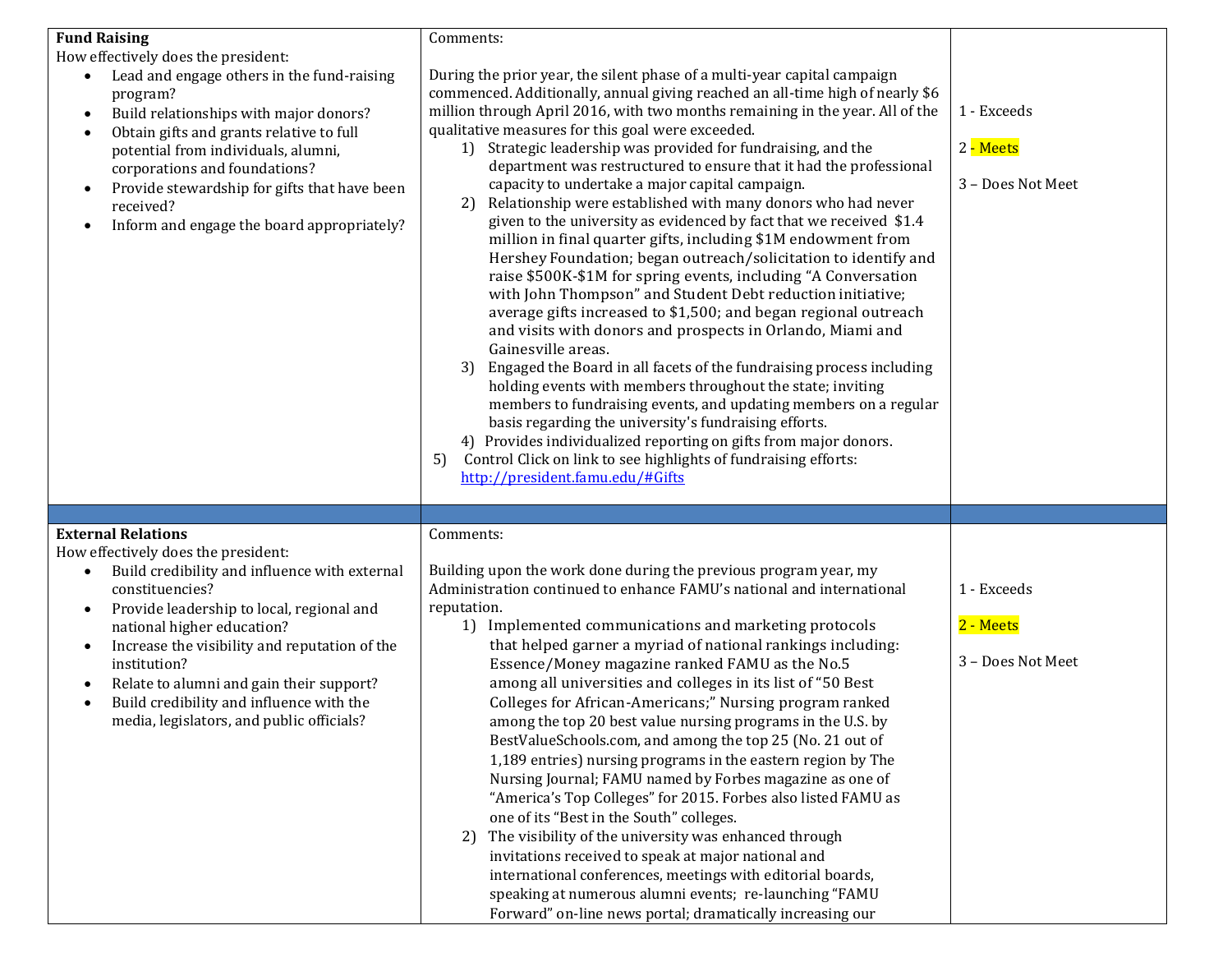|                                                                                                                                                                                                                                                                                                                                                                                                                                                                          | social media presence.<br>We launched the first ever "Legislative Day at FAMU" to<br>3)<br>introduce legislators to our campus.<br>I had face-to-face meetings with all of the key state and<br>4)<br>federal appropriators and key committee and subcommittee<br>chairs.<br>Made visits to key agencies to help ensure continued funding<br>5)<br>of FAMU's research efforts and hosted visits by numerous<br>agency heads including the Secretary of the U.S. Dept. of<br>Education and the Secretary of the Florida Department of<br>Agriculture and Consumer Services.<br>6) Have periodic meetings with local business leaders and<br>officials, including the chamber of commerce, the mayor, and<br>local clergy, and other service organizations.<br>Visit and provide donations on behalf of FAMU to homeless<br>7)<br>shelter, participate as member of the United Way Board, and<br>co-chaired fund raising campaign for the Urban League.<br>8) Attended several regional alumni association meetings, the<br>national alumni association meeting as a life member.<br>Control Click on link to see highlights of external relations:<br>9)<br>http://president.famu.edu/#Stories                                                              |                                               |
|--------------------------------------------------------------------------------------------------------------------------------------------------------------------------------------------------------------------------------------------------------------------------------------------------------------------------------------------------------------------------------------------------------------------------------------------------------------------------|------------------------------------------------------------------------------------------------------------------------------------------------------------------------------------------------------------------------------------------------------------------------------------------------------------------------------------------------------------------------------------------------------------------------------------------------------------------------------------------------------------------------------------------------------------------------------------------------------------------------------------------------------------------------------------------------------------------------------------------------------------------------------------------------------------------------------------------------------------------------------------------------------------------------------------------------------------------------------------------------------------------------------------------------------------------------------------------------------------------------------------------------------------------------------------------------------------------------------------------------------------|-----------------------------------------------|
| <b>Internal Relations</b><br>How effectively does the president:<br>Develop a climate and programs that<br>$\bullet$<br>enhance diversity?<br>Interact with students and demonstrate<br>commitment to their welfare?<br>Work with the faculty to develop initiatives<br>$\bullet$<br>to advance their work and professional well-<br>being?<br>Work with the staff to create opportunities<br>and resources to recognize their service and<br>enhance their development? | Comments:<br>Significant steps were taken to enhance internal relations including:<br>1) Implementing a university-wide Communications Council to help<br>ensure that a clear and unified message regarding the university is<br>being communicated to internal and external audiences.<br>Implementing a new budget planning process to ensure that<br>2)<br>resources are targeted to enhancing faculty renewal and student<br>vitality.<br>Visit classrooms, dining facilities, town hall meetings and listening<br>3)<br>sessions with students.<br>Attend student held and organized events to show support.<br>4)<br>I have an open door policy where I also have designated time to<br>5)<br>meet with students.<br>Increased the number of professional development and training<br>6)<br>programs for faculty, staff, and students.<br>Creating a culture where senior leaders are empowered to<br>7)<br>administer their units and be held accountable for their actions.<br>Working with students to launch a FAMU Forward campaign where<br>81<br>students pledge to work to graduate on time.<br>Continuing to award financial assistance to promote retention and<br>9)<br>graduation through the Strong Finish and High Achievers programs. | 1 - Exceeds<br>2 - Meets<br>3 - Does Not Meet |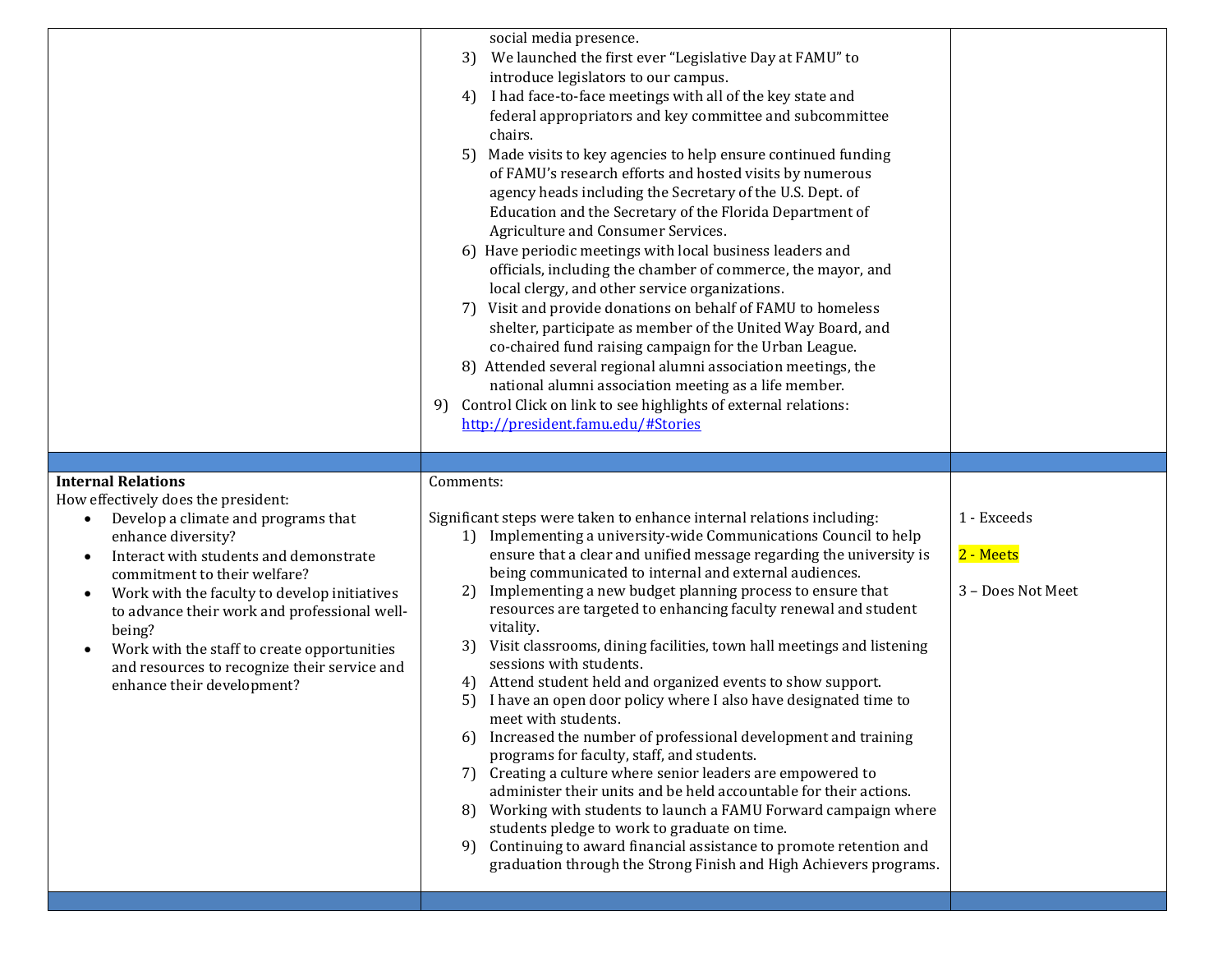## **Board and Governance Relations**

How effectively does the president:

- Build the relationship with the board?
- Gain support from the board, especially on controversial issues?
- Involve and call on the board to facilitate relationships for the president, especially in fund-raising and community relations?
- Develop a good working understanding of the board's, the administration's and the faculty's respective roles in decisionmaking?
- Involve the board in strategy in productive and appropriate ways?
- Focus the board's attention on issues related to the president's professional development and personal welfare?
- Focus the board's attention on decisionmaking and governance systems that need improvement?

Comments: Shared governance is a key to the success of any university. During the past year, an increased focused was placed on ensuring that the Board was provided with information to enable it to fulfill its decision-making obligations. Each week, I issue "Notes" to the Board that highlights major initiatives that are underway or proposed. Along with the weekly Notes, I made calls to individual members on a weekly or biweekly basis to help build a relationship with the Board. A BOT orientation program was created and implemented to introduce new to the university administration and university processes procedures and major issues in higher education. A BOT office was created to serve as an additional direct point of contact and liaison for Board members on an on-going basis for operational and concierge services. Also, as has been highlighted in my "Monthly Progress Report" the following activities were accomplished:

 1) 70 distinct reports, presentations, or informational/discussion items have been provided to the Board regarding policies, procedures, regulations, et al and 27 distinct action items were submitted by the Administration to the BOT for action

 2) "Weekly Notes" were provided to Board regarding, policies, procedures, operational and efficiency matters and engagement activities with stakeholders and friends of the university.

 3) Established a schedule of weekly (telephonic) communications made by to the Board to consult on issues and gain guidance for decision making.

 4) Numerous invitations and opportunities were provided for and planned by Board members to participate in workshops and meetings such as Women's History Month, "A Conversation with John Thompson," a day at Santa Fe Community College, Legislative Day at FAMU, FAMU Day at the Capitol, and an introduction to Miami Movers and Shakers to enhance the brand and establish relationships across the southern region.

 5) Numerous briefings were provided to discuss agendas and issues coming before the board; and professional development seminars and briefings on trends in higher education by AGB and SACSCOC including discussion on the roles of the board, faculty, and senior leadership team. Through discussion and briefings with the faculty senate, attendance at faculty meetings, and formation of task forces and work groups to address specific concerns we obtain input from faculty and staff.

6) Numerous "talking point" memoranda provided to Board by SLT by for major press releases. The changing dynamics and board membership provides an opportunity to continue to work on the level and type of engagement the current board expect in operational decision making.

1 - Exceeds

2 - Meets

3 – Does Not Meet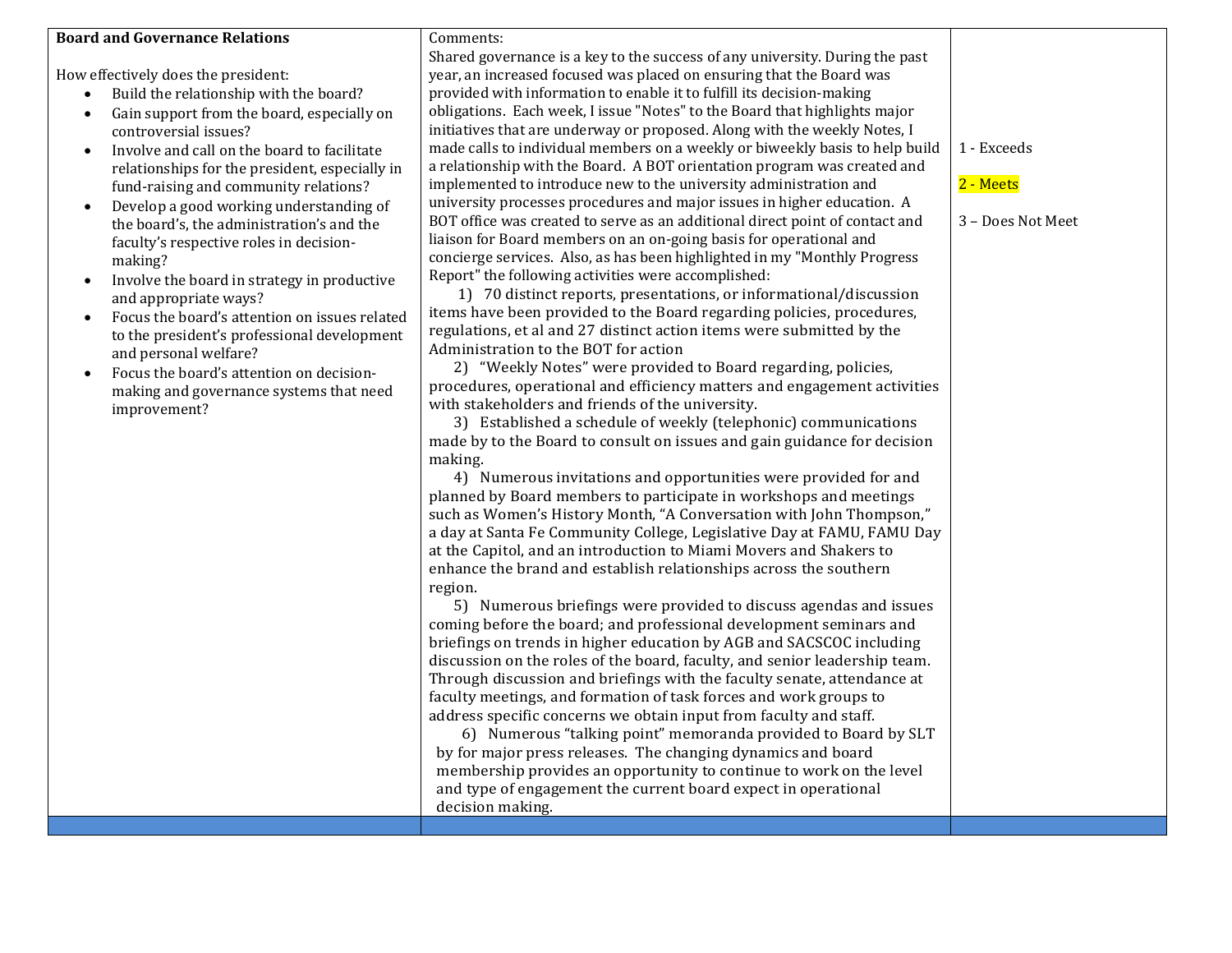| <b>EVALUATION FACTORS</b>                                                                                                                                                                                                                                                                                                                                                                                                                                                                                                                                                                                                                                                                                                                                                                                                                 | <b>PERFORMANCE</b>                                                                                                                                                                                                                                                                                                                                                                                                                                                                                                                                                                                                                                                                                                                                                                                                                                                                                                                                                                                                                                                                                                                                                                                                                                                                                                                                                                                                                                                                                                                                                                                                                                                                                                                                                                                                                                                                                                                                                                                                                                                                                                                                                                                                                                                                                                                                                                                                                                                                                                                                                                                                                                         | <b>EXPECTATIONS</b>                           |
|-------------------------------------------------------------------------------------------------------------------------------------------------------------------------------------------------------------------------------------------------------------------------------------------------------------------------------------------------------------------------------------------------------------------------------------------------------------------------------------------------------------------------------------------------------------------------------------------------------------------------------------------------------------------------------------------------------------------------------------------------------------------------------------------------------------------------------------------|------------------------------------------------------------------------------------------------------------------------------------------------------------------------------------------------------------------------------------------------------------------------------------------------------------------------------------------------------------------------------------------------------------------------------------------------------------------------------------------------------------------------------------------------------------------------------------------------------------------------------------------------------------------------------------------------------------------------------------------------------------------------------------------------------------------------------------------------------------------------------------------------------------------------------------------------------------------------------------------------------------------------------------------------------------------------------------------------------------------------------------------------------------------------------------------------------------------------------------------------------------------------------------------------------------------------------------------------------------------------------------------------------------------------------------------------------------------------------------------------------------------------------------------------------------------------------------------------------------------------------------------------------------------------------------------------------------------------------------------------------------------------------------------------------------------------------------------------------------------------------------------------------------------------------------------------------------------------------------------------------------------------------------------------------------------------------------------------------------------------------------------------------------------------------------------------------------------------------------------------------------------------------------------------------------------------------------------------------------------------------------------------------------------------------------------------------------------------------------------------------------------------------------------------------------------------------------------------------------------------------------------------------------|-----------------------------------------------|
|                                                                                                                                                                                                                                                                                                                                                                                                                                                                                                                                                                                                                                                                                                                                                                                                                                           |                                                                                                                                                                                                                                                                                                                                                                                                                                                                                                                                                                                                                                                                                                                                                                                                                                                                                                                                                                                                                                                                                                                                                                                                                                                                                                                                                                                                                                                                                                                                                                                                                                                                                                                                                                                                                                                                                                                                                                                                                                                                                                                                                                                                                                                                                                                                                                                                                                                                                                                                                                                                                                                            | (Please circle one)                           |
| <b>Personal Characteristics and Values</b>                                                                                                                                                                                                                                                                                                                                                                                                                                                                                                                                                                                                                                                                                                                                                                                                | Comments:                                                                                                                                                                                                                                                                                                                                                                                                                                                                                                                                                                                                                                                                                                                                                                                                                                                                                                                                                                                                                                                                                                                                                                                                                                                                                                                                                                                                                                                                                                                                                                                                                                                                                                                                                                                                                                                                                                                                                                                                                                                                                                                                                                                                                                                                                                                                                                                                                                                                                                                                                                                                                                                  |                                               |
| How effectively does the president:<br>Demonstrate persistence in reaching goals?<br>$\bullet$<br>Lead change?<br>$\bullet$<br>Use political skills to negotiate agreements,<br>$\bullet$<br>create coalitions and build consensus?<br>Display interpersonal and people skills?<br>$\bullet$<br>Communicate clearly and convincingly in<br>$\bullet$<br>various forms and contexts?<br>Show respect for others?<br>$\bullet$<br>Listen?<br>$\bullet$<br>Examine and challenge his or her<br>$\bullet$<br>assumptions and show a willingness to<br>explore other viewpoints?<br>Understand his or her and others' feelings?<br>$\bullet$<br>Reconcile conflict between self and others,<br>$\bullet$<br>and among groups and individuals?<br>Demonstrate honesty and integrity?<br>$\bullet$<br>Inspire trust and confidence?<br>$\bullet$ | I have demonstrated loyalty to the university and supported its mission.<br>Florida A&M University is at critical stage where both transactional and<br>transformational leadership must be leveraged for course correction and<br>enrichment. It is important to understand that these two styles represent<br>two dimensions on a leadership continuum and are not an either or<br>option. Over 93 % of the goals have been completed with one month<br>remaining in the evaluation period. The expectation is that all goals will<br>be completed or substantially completed by the close of the fiscal year.<br>Significant agreements have been reached internally and externally to<br>position the university to establish quality academic experiences for the<br>students and opening opportunities for faculty research. Achievement of<br>these goals required that I be involved in day-to-day basic administrative<br>and managerial tasks to enable certain parts of the organization to<br>function well in the short term. Efforts have been deployed to ensure that<br>the people have the knowledge, skills, and resources they need to get the<br>job done right. Toward that end, I have also tried to provide rewards for<br>good performance and goal accomplishment by practicing equity in<br>assignments and compensation.<br>There are almost always some differences between how a person sees them<br>self and how others see them. Similar statements can be made about<br>communications leadership. I listen and pay close attention to those with<br>whom I am communicating. I am a critical thinker that uses metaphors<br>and analogies to make abstract ideas clear by breaking them down into<br>bits that are understandable. My goal has been to establish trust by taking<br>actions that are consistent over time and by keeping commitments as a<br>way to reinforce integrity across the university. These values are shared<br>widely across the senior leadership team in discussions and decision-<br>making. My ratings reflect an honest, positive belief in the team<br>assembled and our ability to transform university operations and to create<br>a brand for the future that supports and invests in its students. To that<br>end, staff and faculty are empowered and encouraged to be creative in the<br>development of programs and opportunities based on outcomes.<br>All actions taken are with the belief that FAMU controls its fate and that<br>we can make a difference in the world should we accept the challenge to<br>prepare the students, and invest and reallocate resources toward | 1 - Exceeds<br>2 - Meets<br>3 - Does Not Meet |